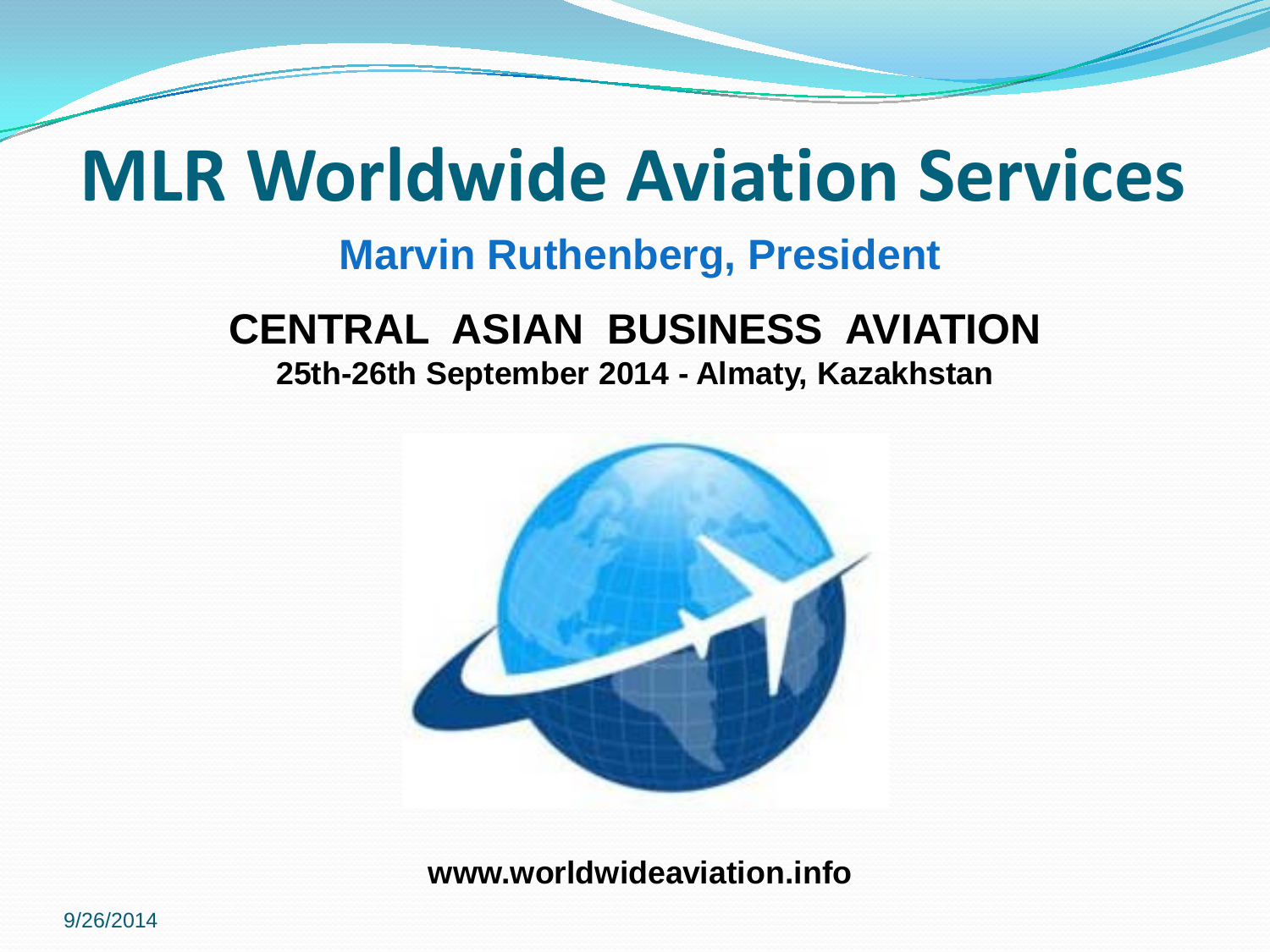# AIRCRAFT TECHNICAL MANAGEMENT

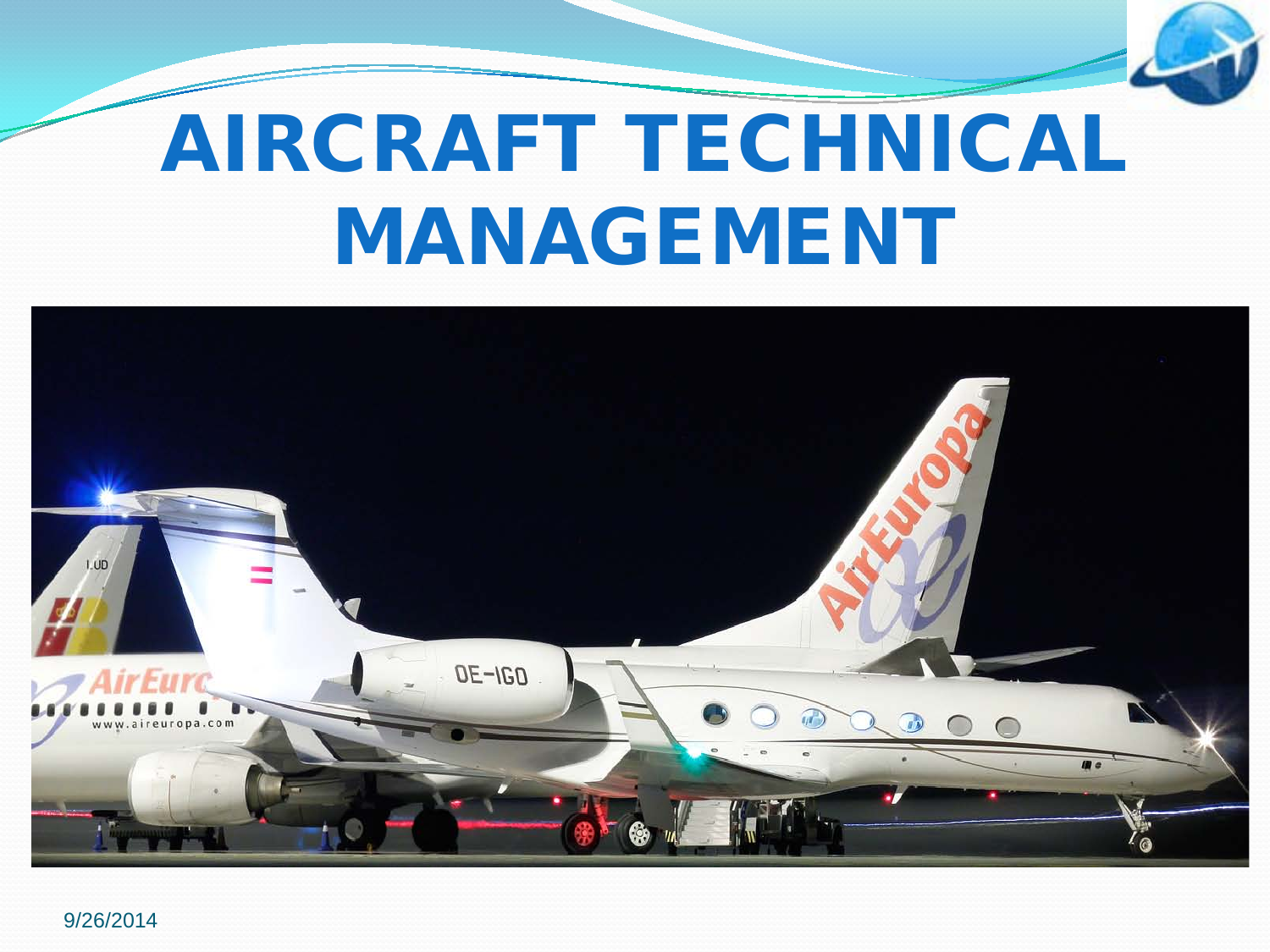# **In an Evolving Global Economy**

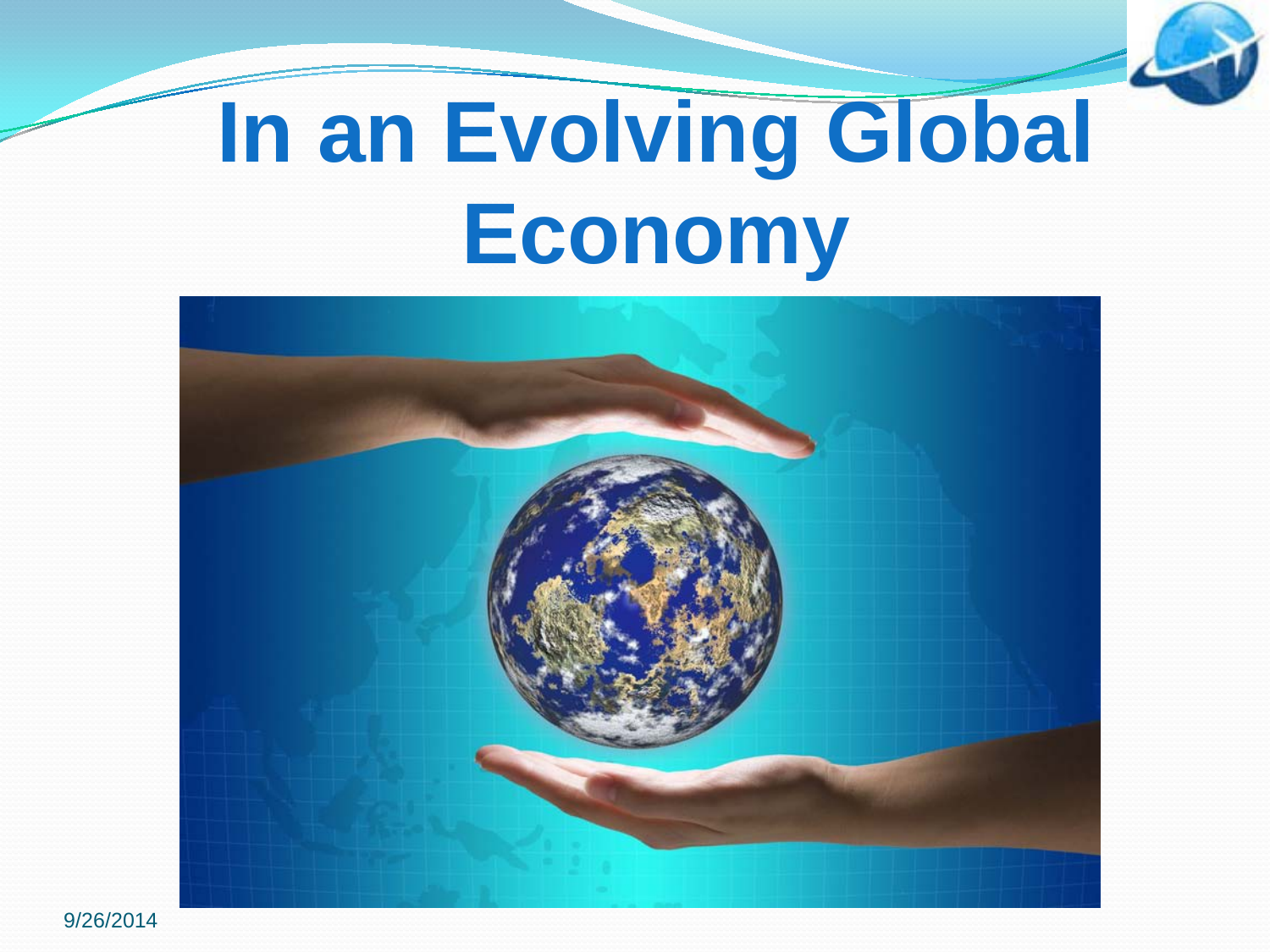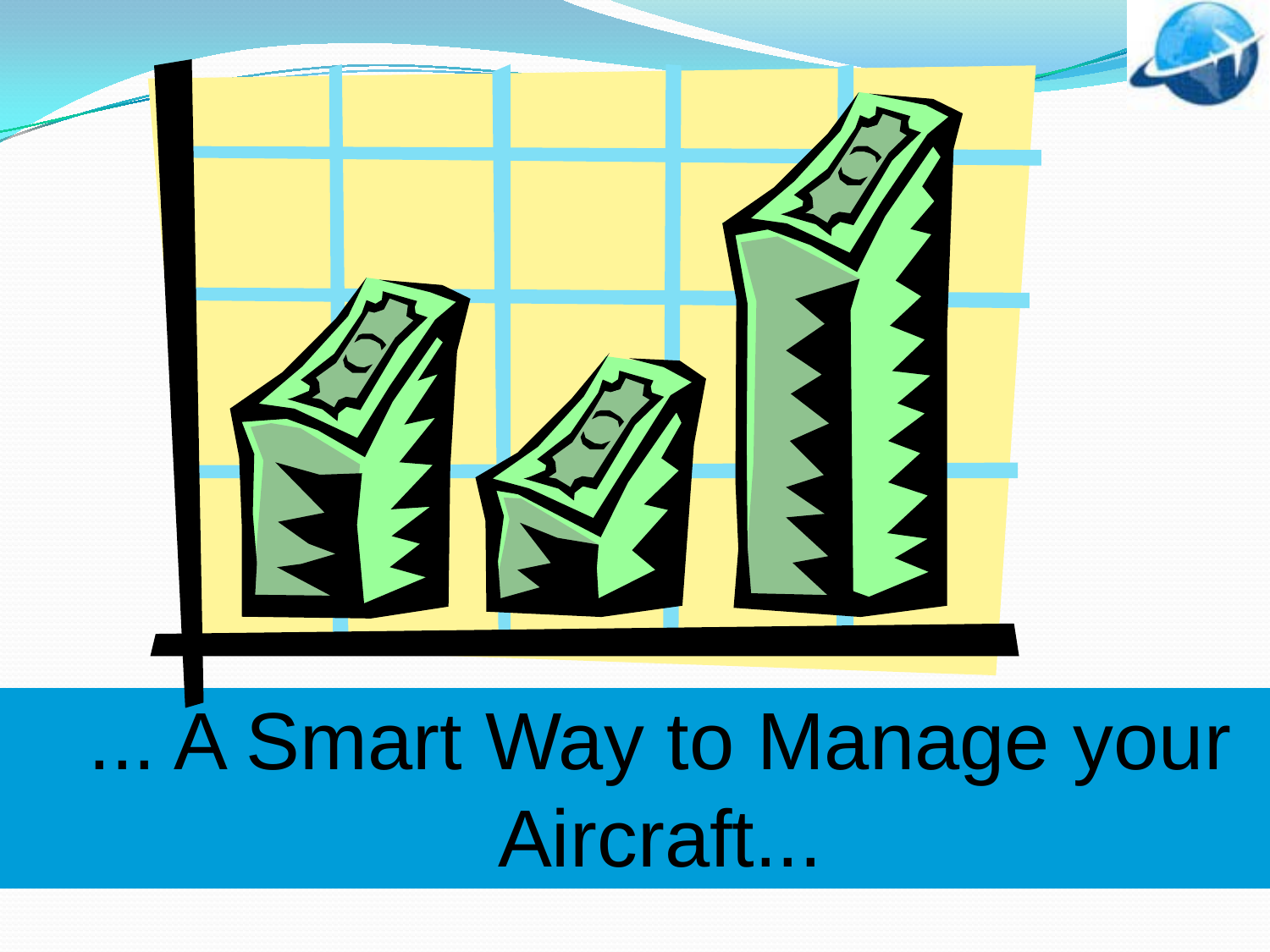

# **Will Outsourcing Save Money?**

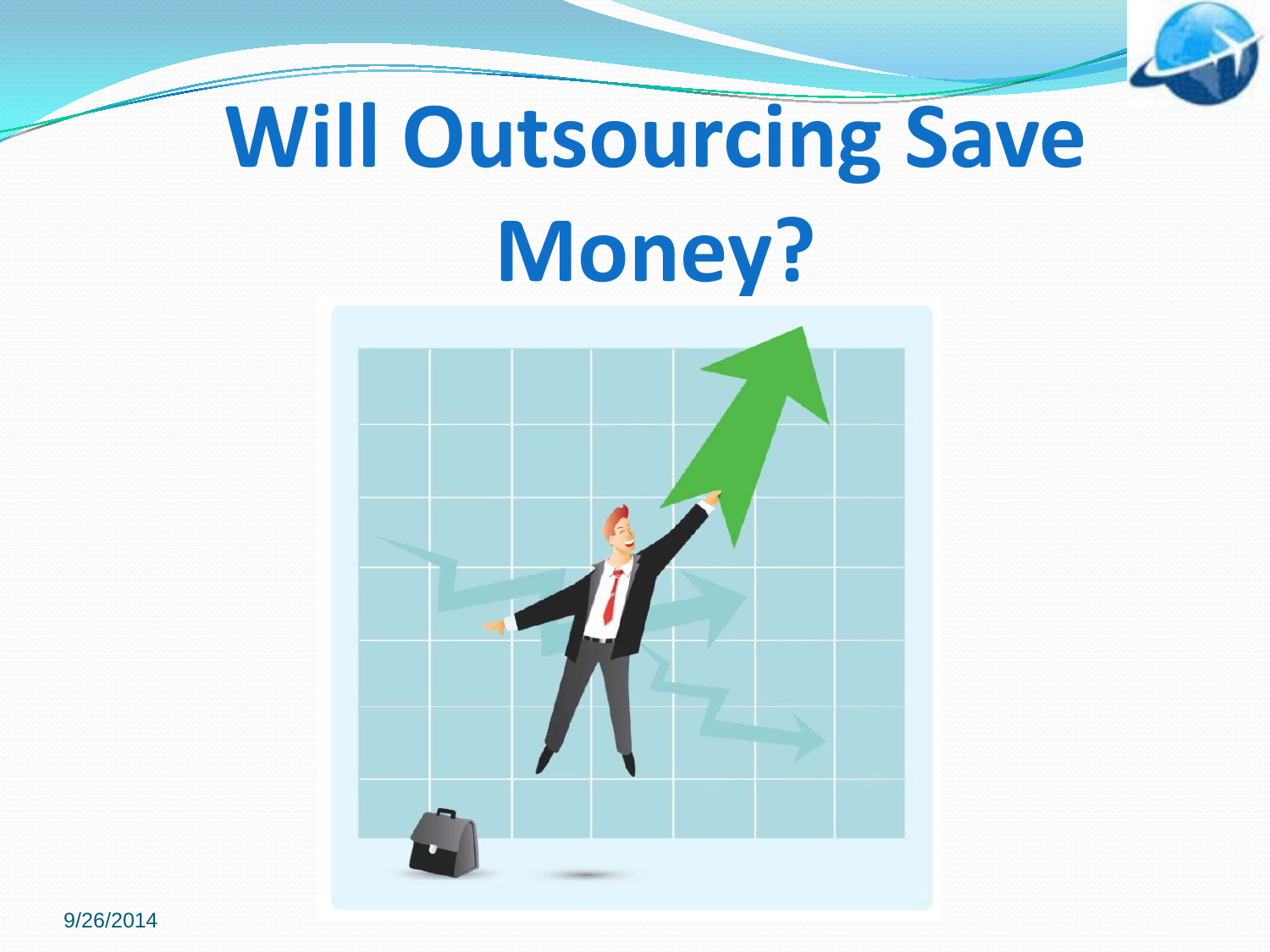### **I Need an Airplane…. Now What?**

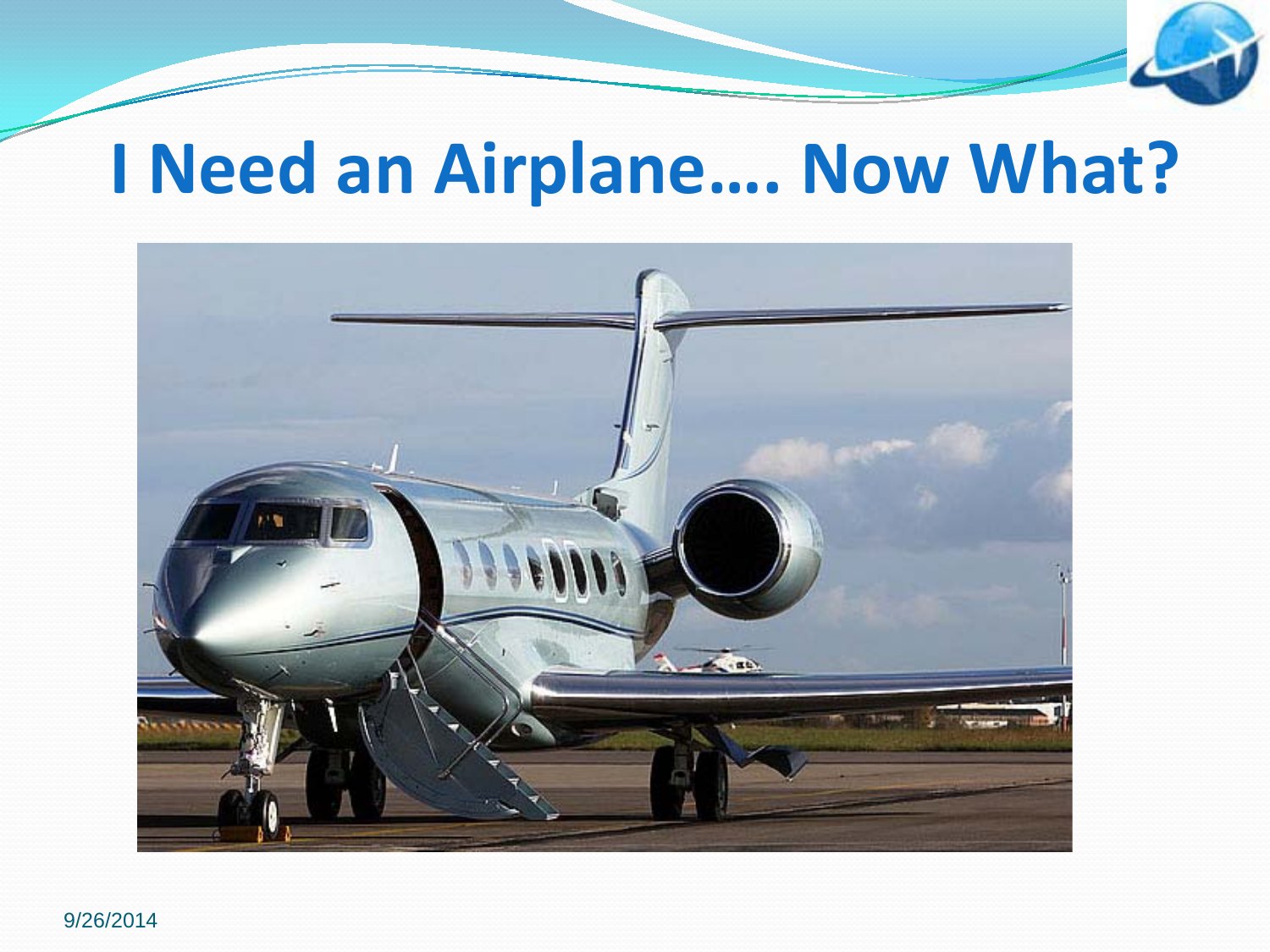## **What is the Next Step**

- **In-house Aviation Department.**
- **Would the hiring of a Consultant benefit you more?**
- **A Broker can find just the right plane to meet your needs.**
- **Find the best place to register your airplane.**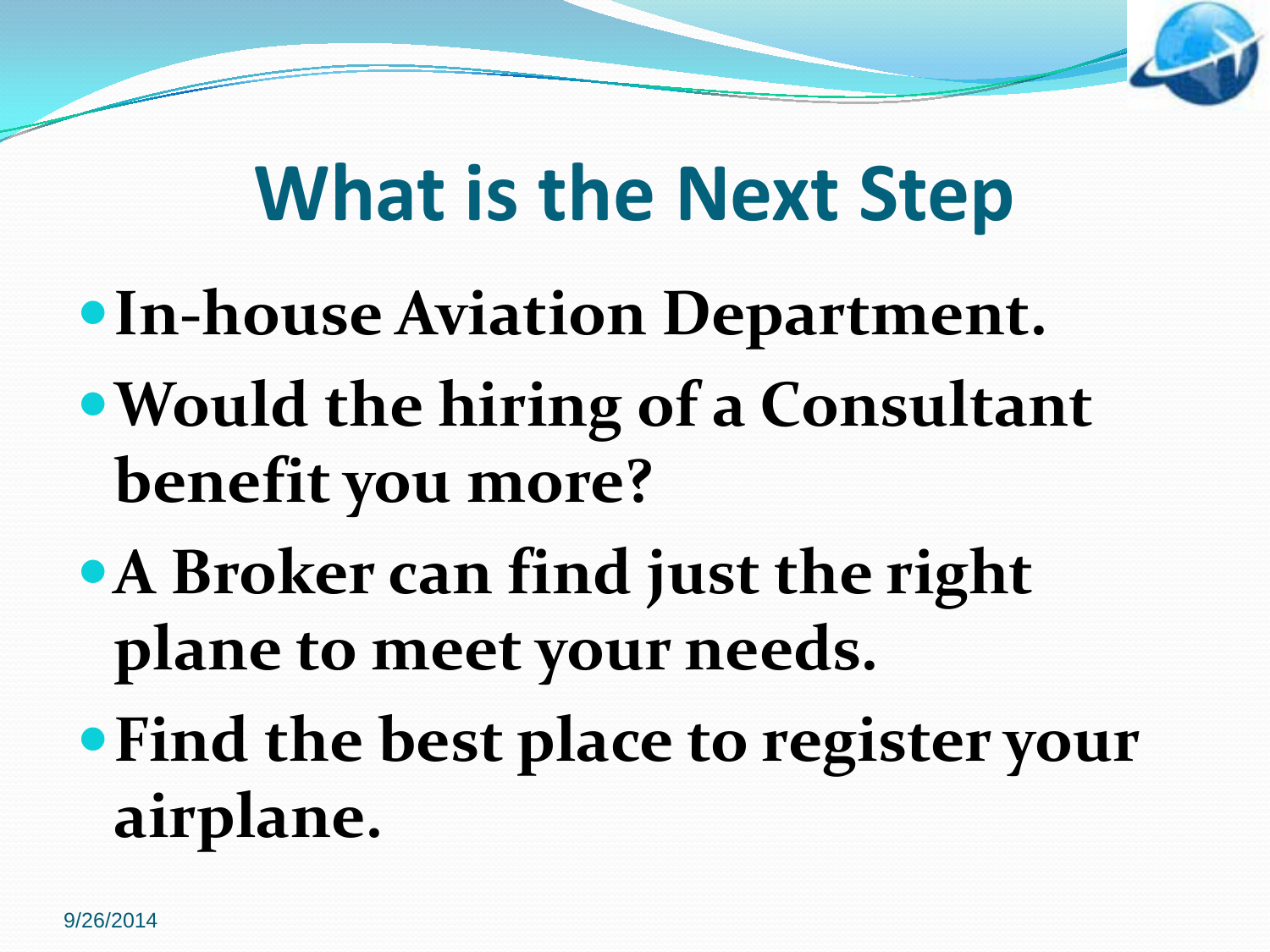### **Document, Document, Document Your Aircraft Records and Logbooks are required to be in conformity and Regulatory Compliance.**

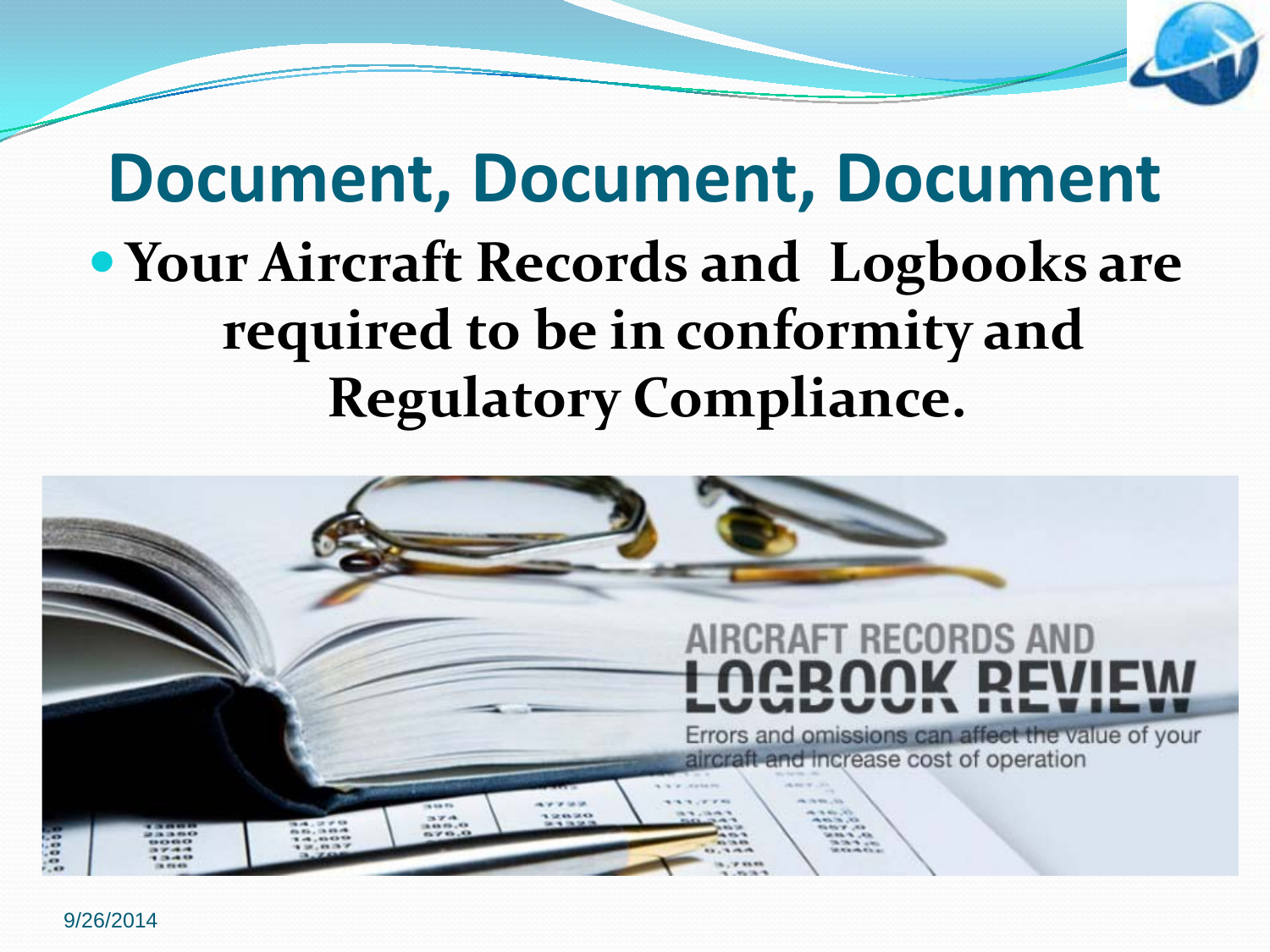## **Never Miss an Airworthiness Directive**

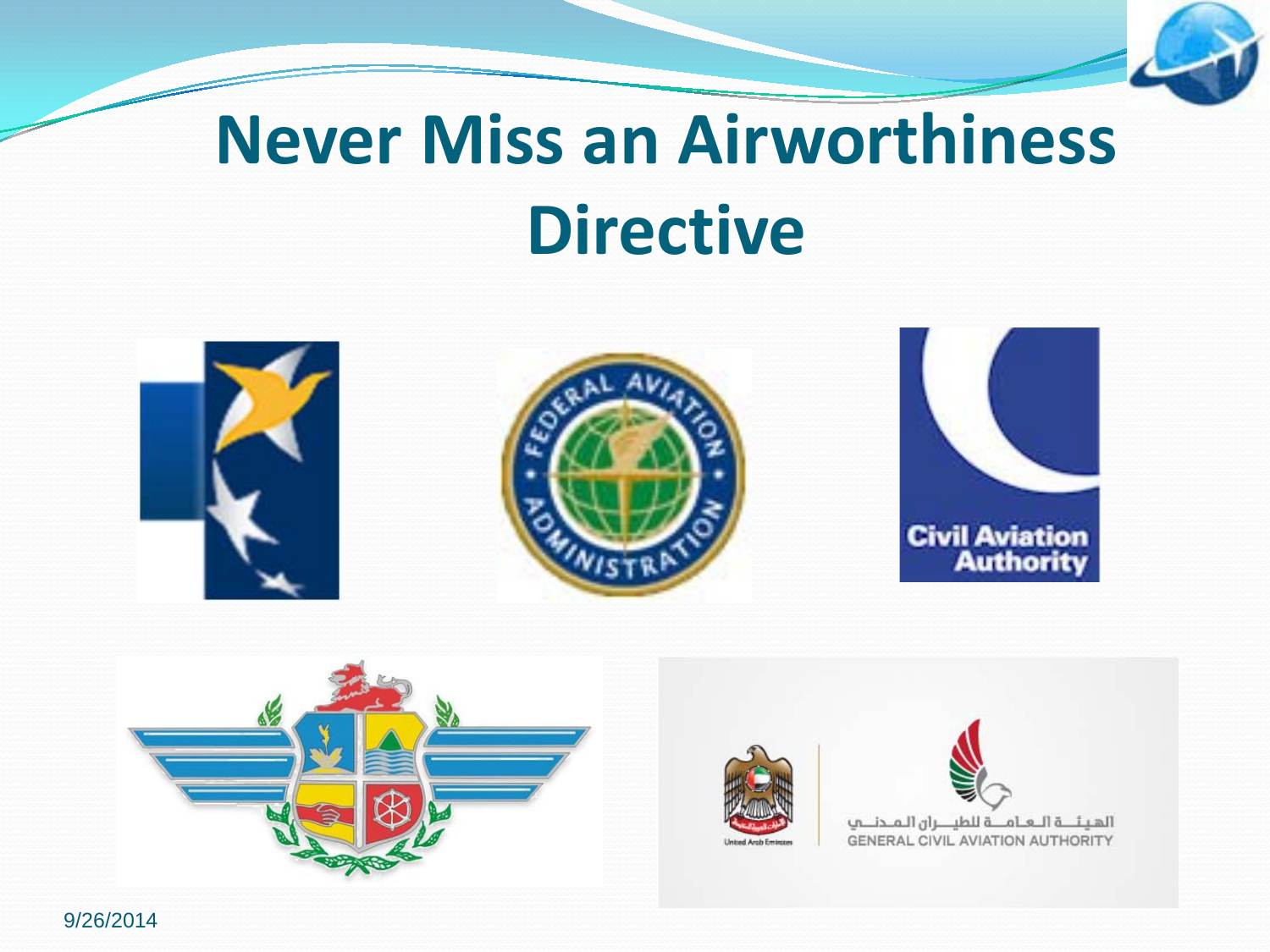# **What Works Best… In-house or Outsourcing?**

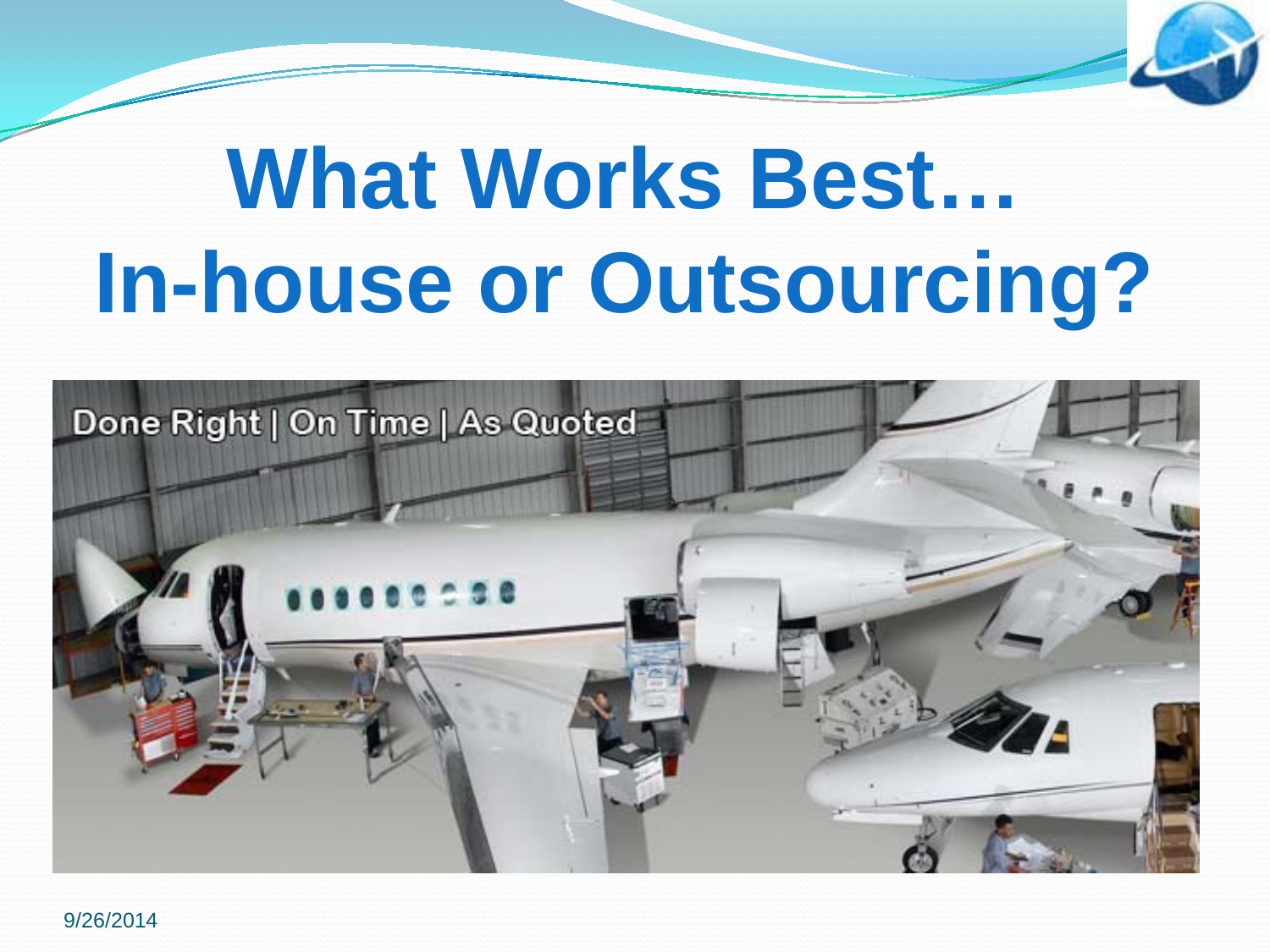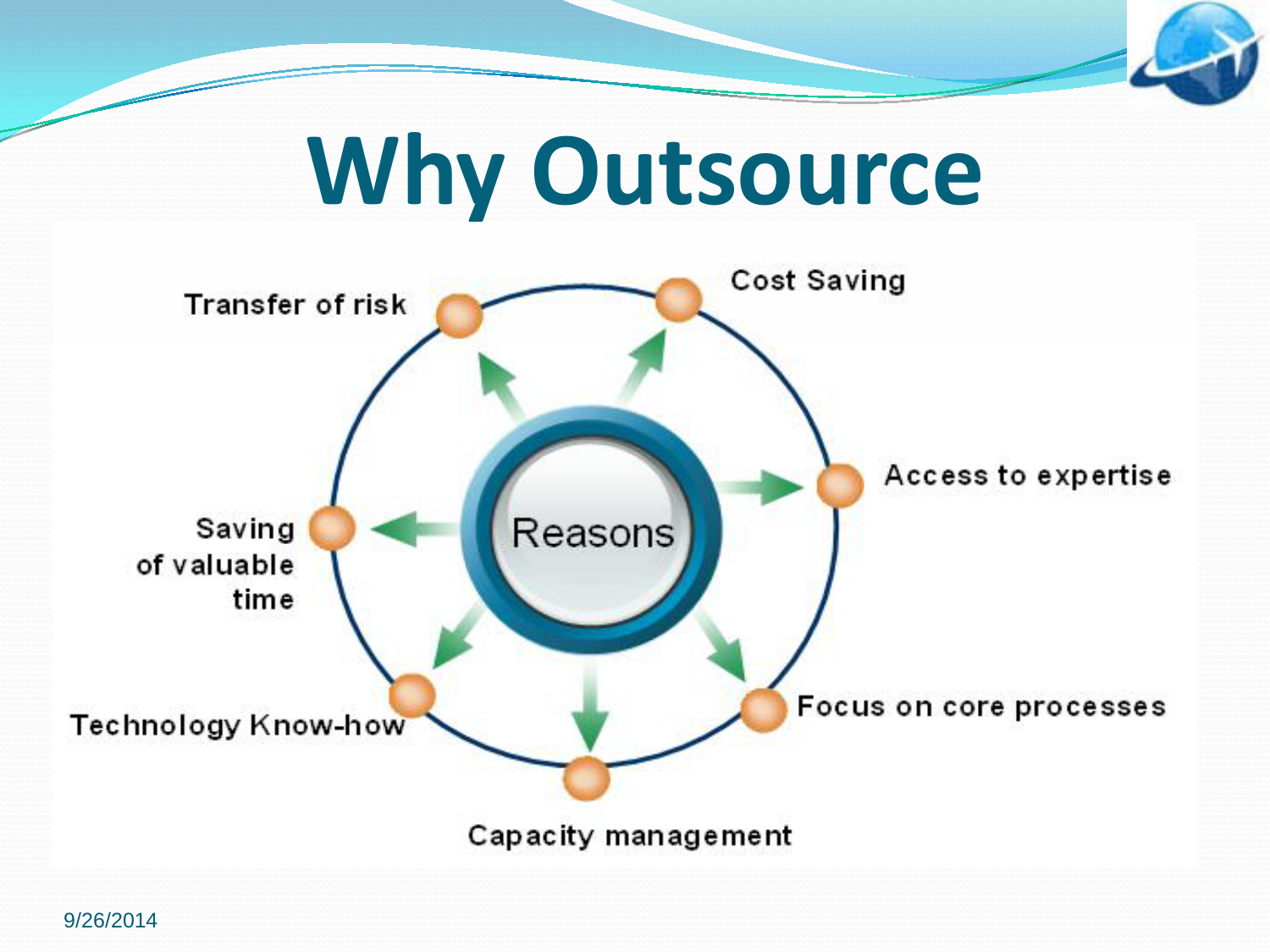# **Transfer of Risk**

**When a task is performed by a third-party maintenance facility, the operator of the aircraft is still responsible for compliance of the vendor with respect to the operator's approved policies, procedures, and requirements.**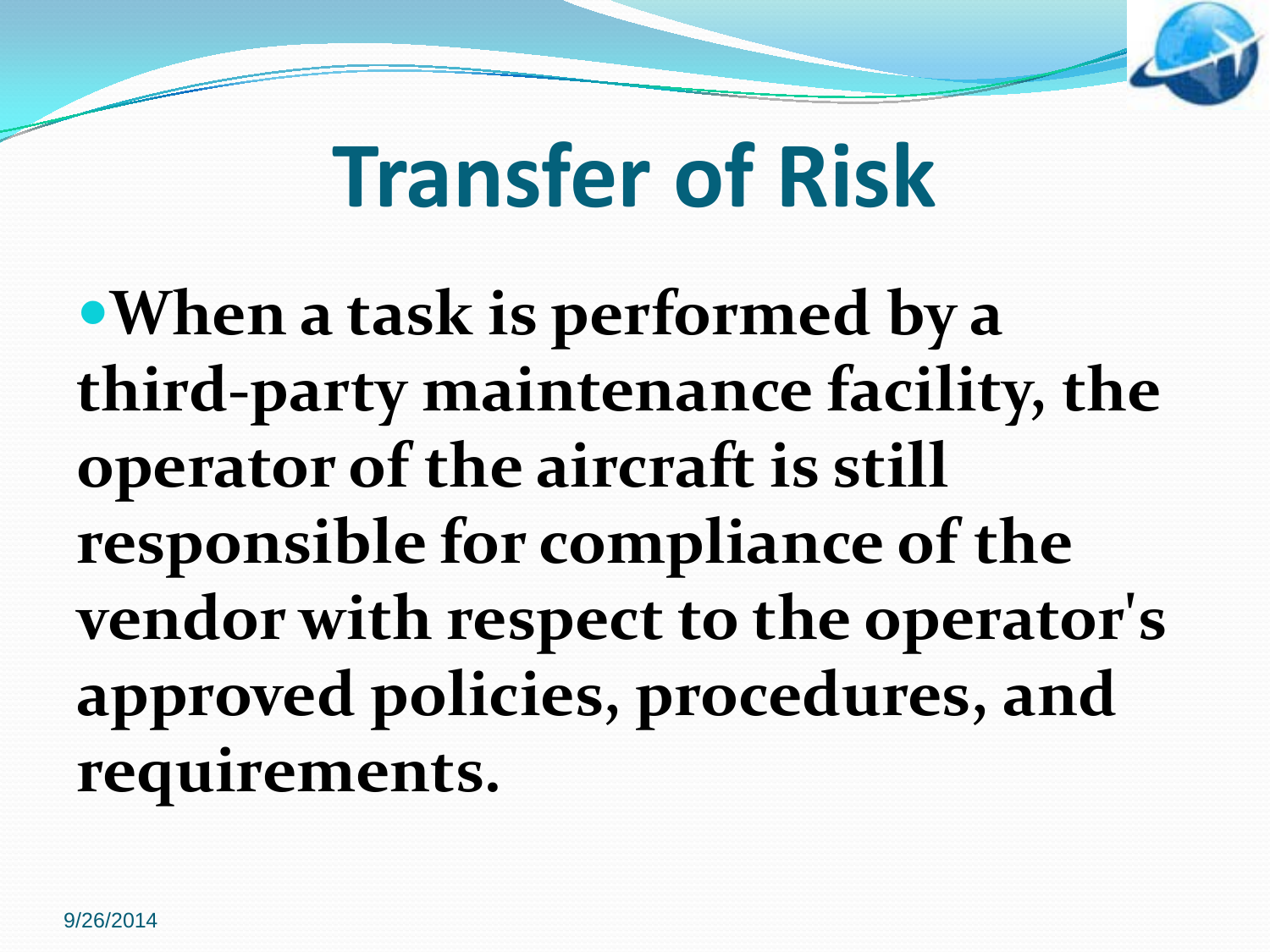

# **Compare the Costs**

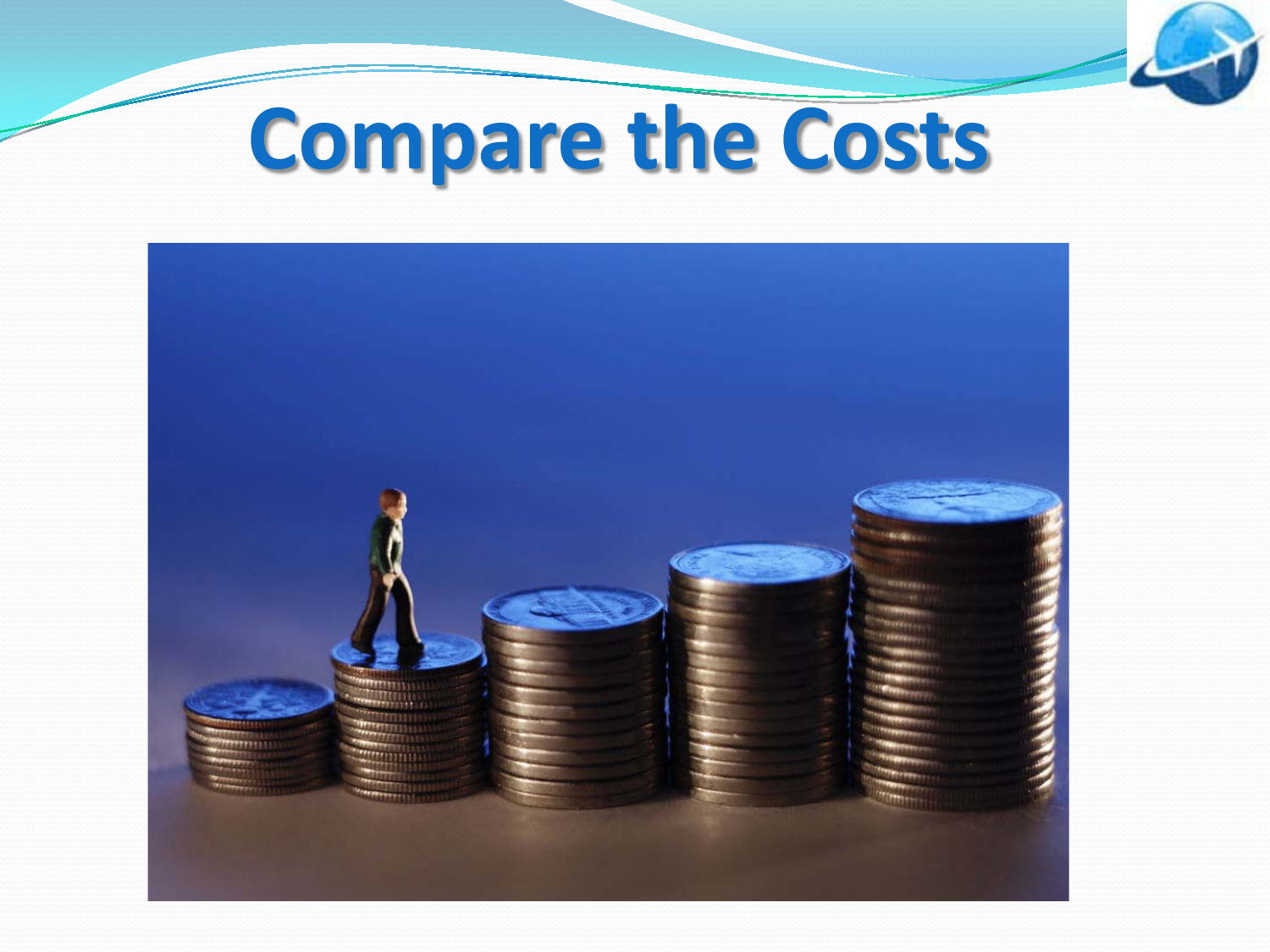# **Budgeting**

- **When budgeting for a routine inspection, the "flat rate" quoted is for the required work only. To estimate the total amount of work, including the unscheduled amount, a good rule of thumb is to double the "flat rate" estimate; more for older aircraft.**
- **Calculate the total cost of in-house maintenance (salaries and overhead) versus out-sourcing; perhaps added flight hours for ferry flights.**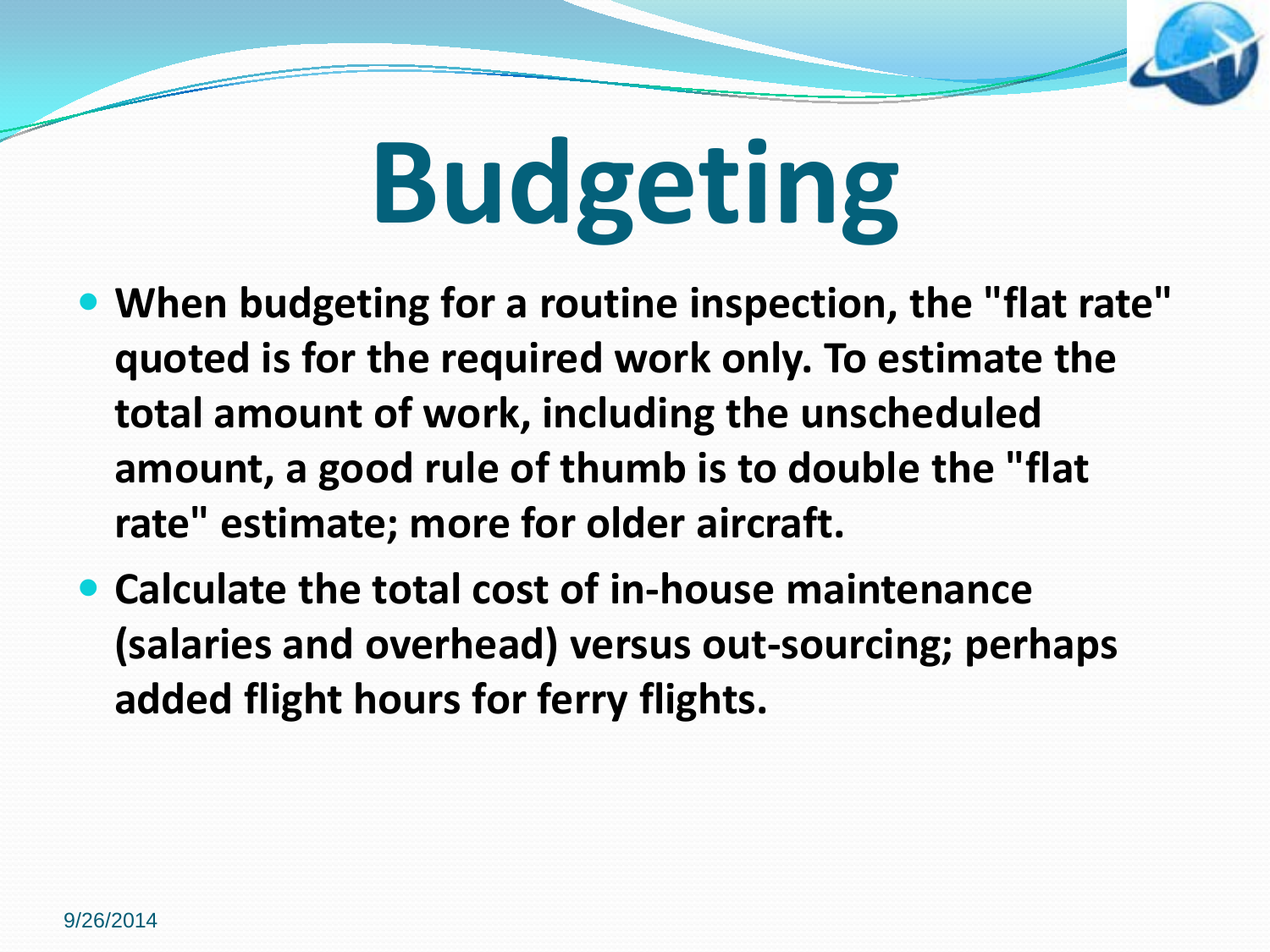# **A Mixed Approach May Be The Best Answer**

- **Flight Crew Utilization.**
- **Your mechanic provides needs at the home base.**
- **A flight mechanic flies with the aircraft.**
- **Outsource maintenance control and forecasting.**
- **Use a repair station for annual and all heavy checks.**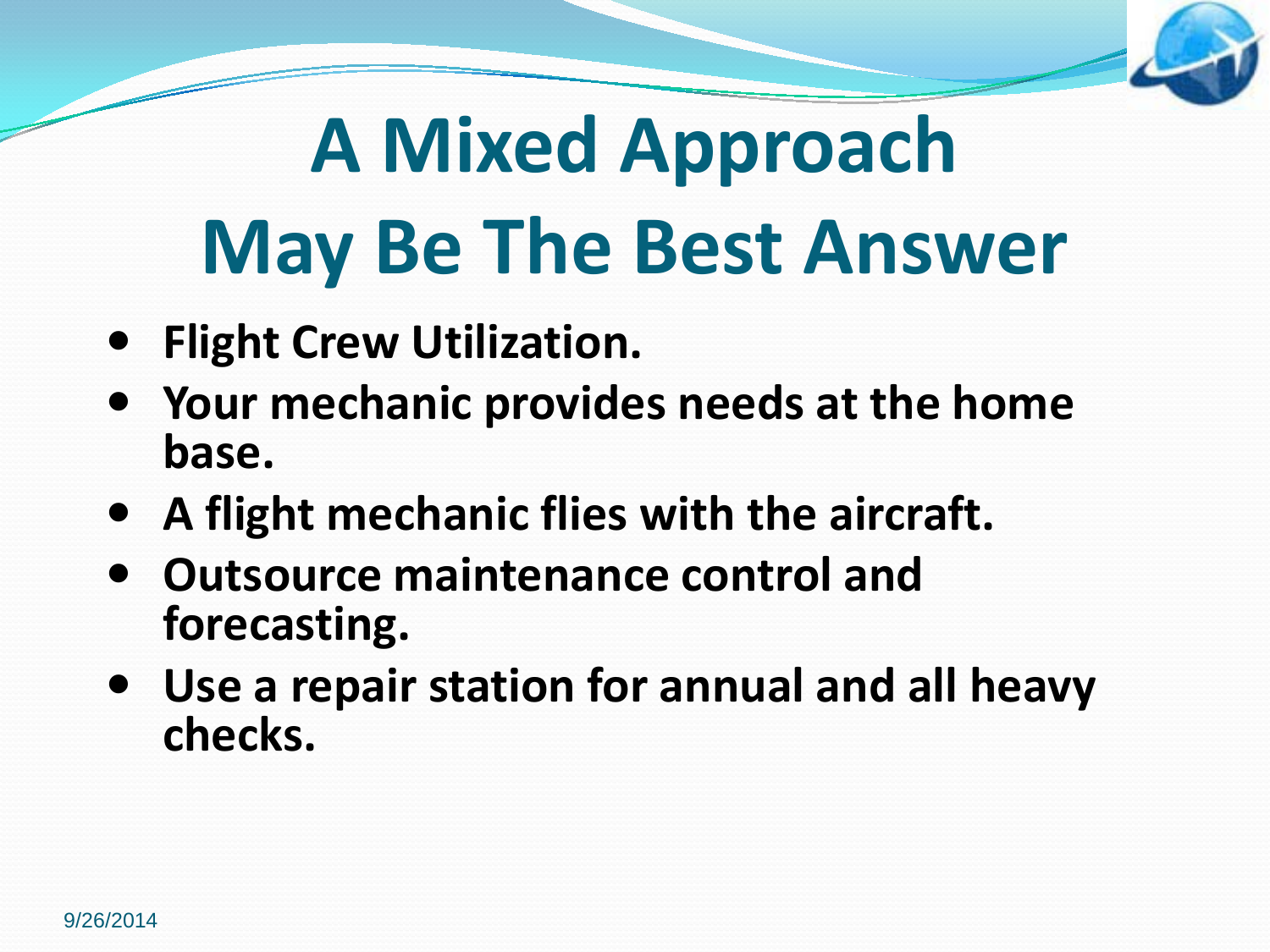

# **Customer Service**

#### Immediate response to maintenance needs

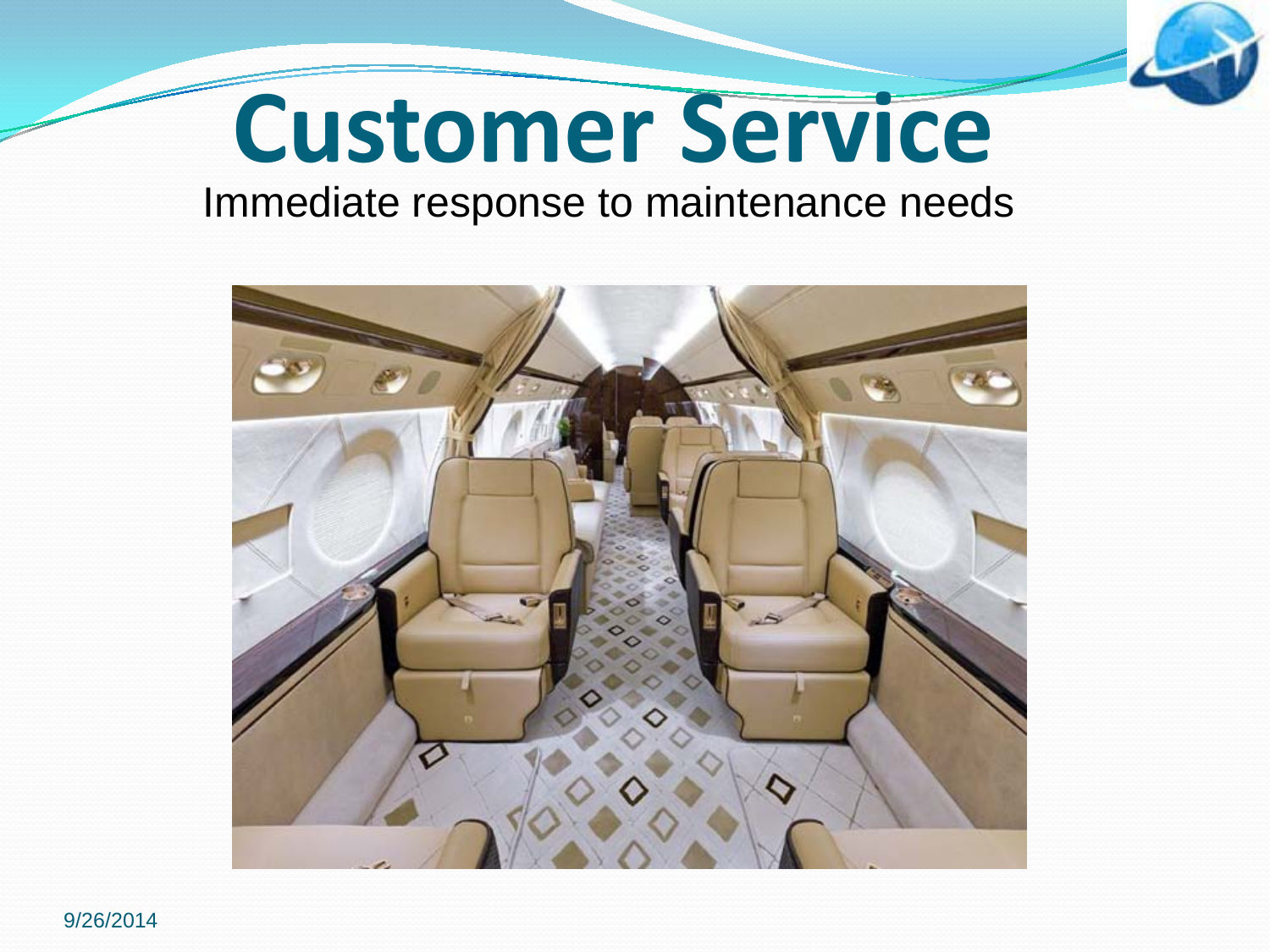## **What About Reliability**

### **Plan ahead for an On-Call Maintenance Provider**

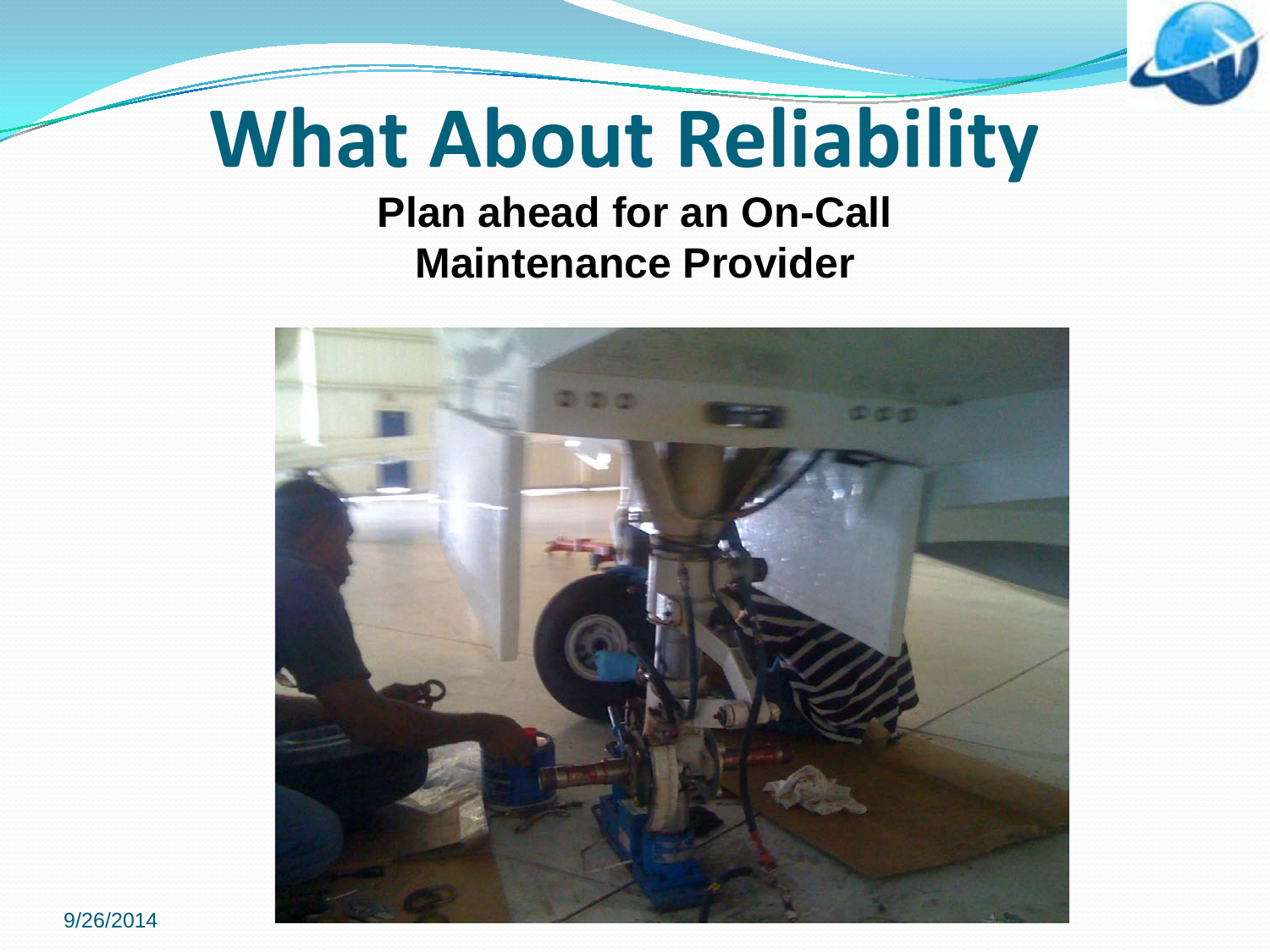## **MLR Worldwide Aviation Services**

## **RECOMENDATIONS**

• **A survey of aircraft records to ensure that the regulatory requirements are in compliance.** 

• **Audit of your maintenance operation for increased reliability and cost savings.** 

• **Review your utilization and destinations for an assessment to reduce costs.** 

www.worldwideaviation.info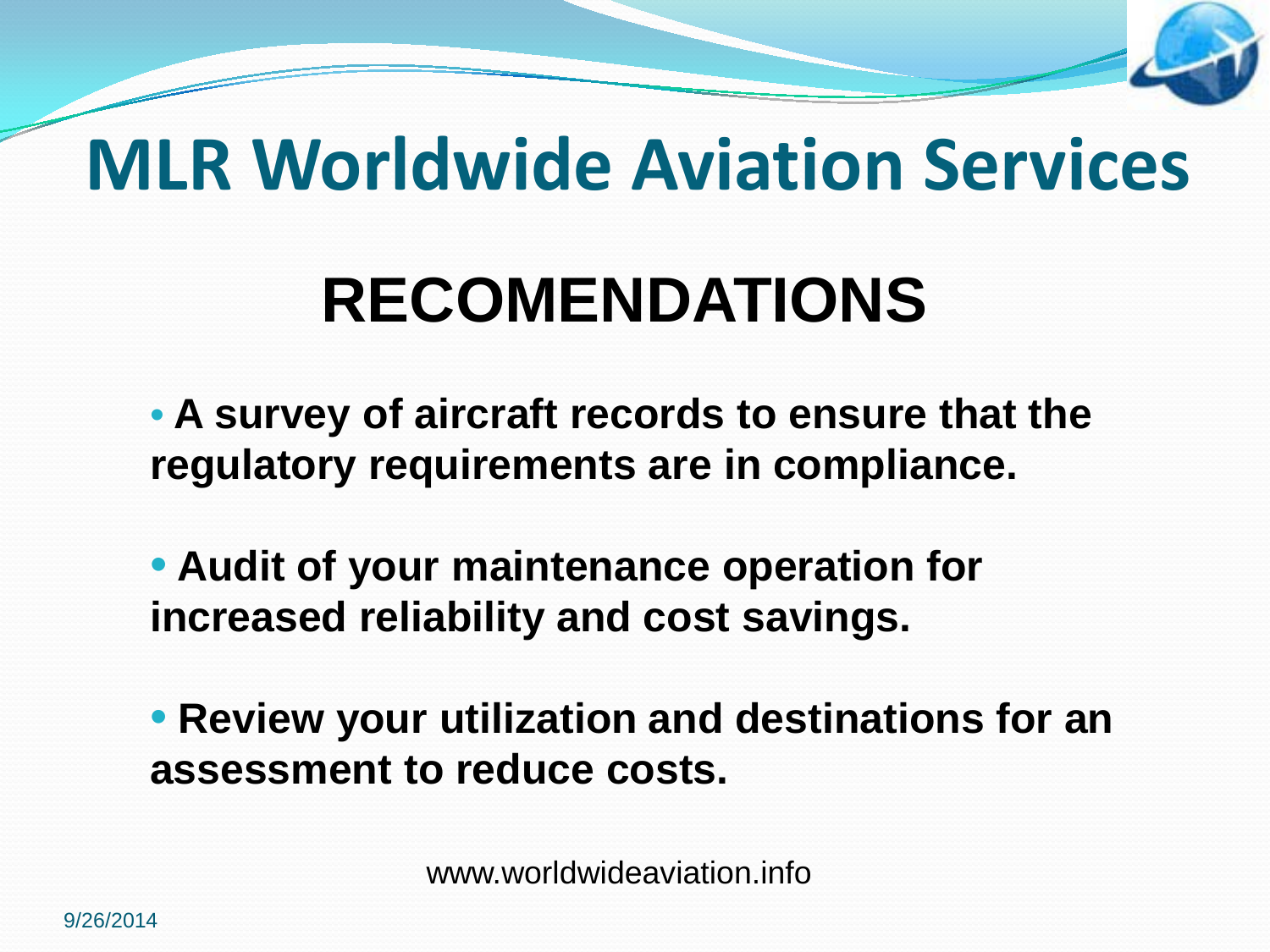## **Lets Have a Discussion**

- **In-house or outsource?**
- **Would a combination of both be better?**
- **Do you outsource the Record Keeping and Maintenance Forecasting?**
- **Does a Mechanic that flies with the aircraft make sense?**
- **Does a Fly-A-Way Kit with essential parts onboard work better for You?**